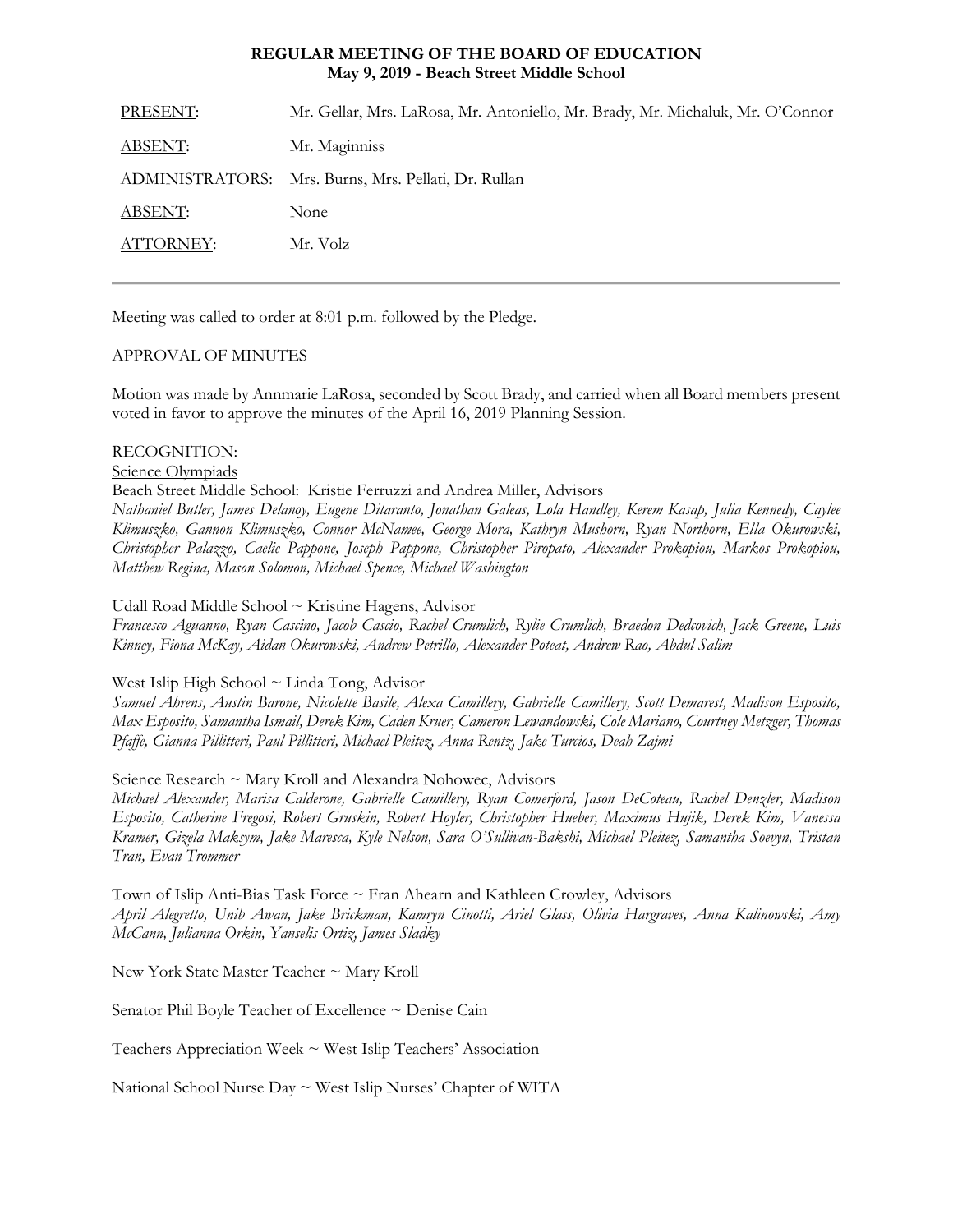### PERSONNEL:

Motion was made by Annmarie LaRosa, seconded by Scott Brady and carried when all Board members present voted in favor to approve ADMINISTRATIVE: PROBATIONARY APPOINTMENT: James Grover, Director of Mathematics, Business, and Family and Consumer Sciences, effective July 1, 2019 (Districtwide; \$135,000; replacing Kathleen Sapanski {retired}).

Motion was made by Annmarie LaRosa, seconded by Kevin O'Connor and carried when all Board members present voted in favor to approve TEACHING: RESIGNATION: Julia Cardo, Science, effective August 31, 2019 (Beach/Udall).

Motion was made by Annmarie LaRosa, seconded by Paul Michaluk and carried when all Board members present voted in favor to approve TEACHING: RESIGNATION: James Grover, Mathematics, effective July 1, 2019 (High School).

Motion was made by Annmarie LaRosa, seconded by Rich Antoniello and carried when all Board members present voted in favor to approve TEACHING: RESIGNATION: Michael Perna, World Languages, effective August 31, 2019 (High School).

Motion was made by Annmarie LaRosa, seconded by Scott Brady and carried when all Board members present voted in favor to approve TEACHING: RESIGNATION: Brandy Ugenti, ESL/ENL (.6), effective May 10, 2019 (Oquenock).

Motion was made by Annmarie LaRosa, seconded by Kevin O'Connor and carried when all Board members present voted in favor to approve CIVIL SERVICE: RETIREMENT: Diane Larkin, Security Paraprofessional, effective June 26, 2019 (18 years).

Motion was made by Annmarie LaRosa, seconded by Kevin O'Connor and carried when all Board members present voted in favor to approve OTHER: ADULT EDUCATION 2019-2020: Michelle Grover, Secretary - \$7,162 (\$3,581/semester).

Motion was made by Annmarie LaRosa, seconded by Paul Michaluk and carried when all Board members present voted in favor to approve OTHER: DRIVER EDUCATION SECRETARY 2019-2020: Dorothy Rabin, Secretary - \$3,867 (\$1,289/semester).

Motion was made by Annmarie LaRosa, seconded by Rich Antoniello and carried when all Board members present voted in favor to approve OTHER: ENRICHMENT 2019-2020: \*John Ruggiero, Coordinator - \$5,385 (\$1,795/semester).

Motion was made by Annmarie LaRosa, seconded by Scott Brady and carried when all Board members present voted in favor to approve OTHER: ENRICHMENT SECRETARY 2019-2020: Dorothy Rabin, Secretary - \$2,370 (\$790/semester).

Motion was made by Annmarie LaRosa, seconded by Kevin O'Connor and carried when all Board members present voted in favor to approve OTHER: PSAT/SAT 2019-2020: \*Dennis Adams, Coordinator - \$5,164.

Motion was made by Annmarie LaRosa, seconded by Paul Michaluk and carried when all Board members present voted in favor to approve OTHER: HOMEBOUND INSTRUCTOR (\$30.00/hr.): Erin Auer, effective May 10, 2019; Phyllis Clements, effective March 29, 2019; Alexa Key, effective May 10, 2019; William Ponce, effective May 10, 2019.

Motion was made by Annmarie LaRosa, seconded by Rich Antoniello and carried when all Board members present voted in favor to approve OTHER: SUBSTITUTE TEACHER (\$115 per diem): Erin Auer, effective May 10, 2019; Jessica Burton, effective May 10, 2019; Danielle Carboni, effective May 10, 2019; Alexa Key, effective May 10, 2019; William Ponce, effective May 10, 2019; Katherine Schweitzer, effective May 10, 2019; Erika Teich, effective May 10, 2019.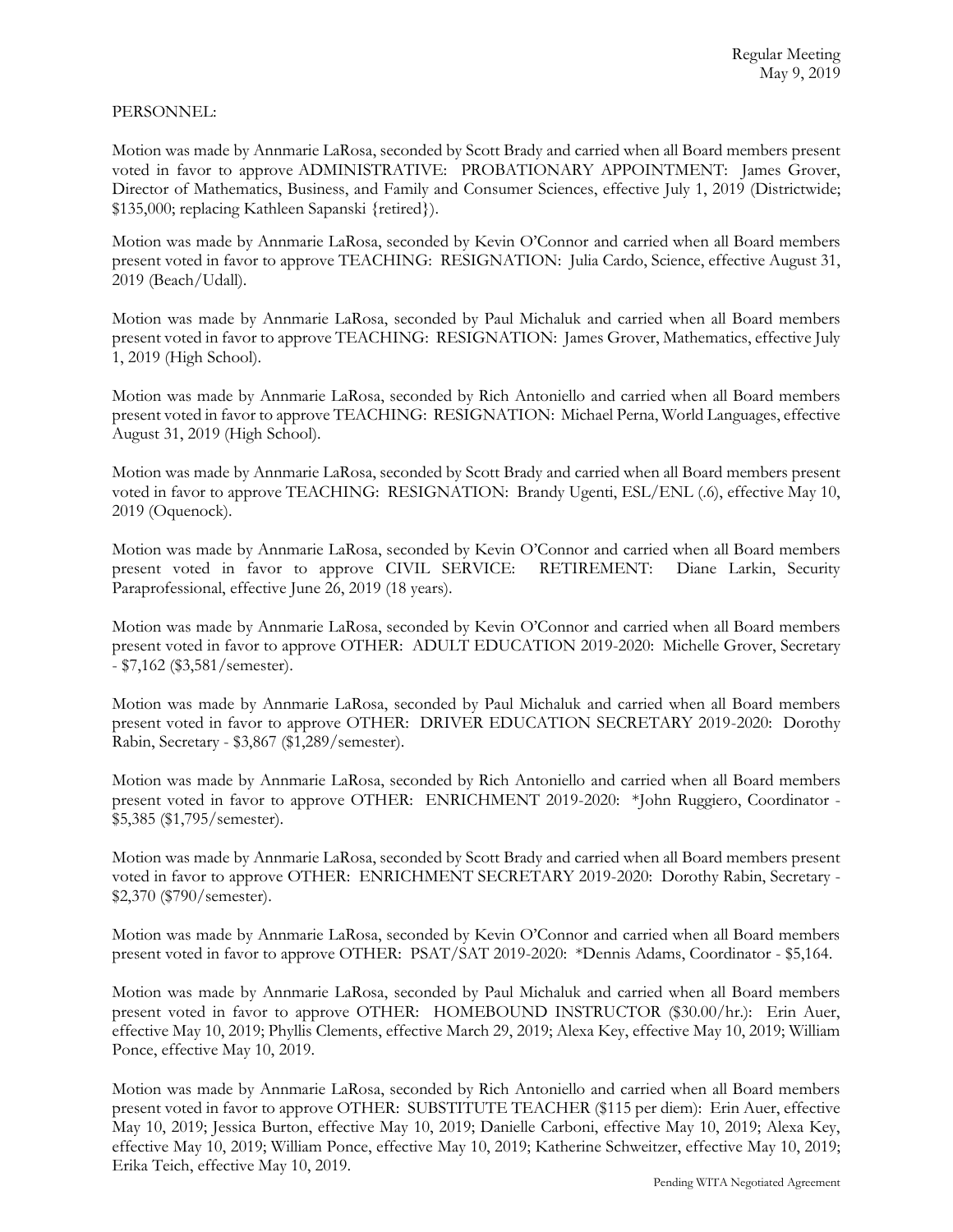Motion was made by Annmarie LaRosa, seconded by Scott Brady and carried when all Board members present voted in favor to approve OTHER: SUBSTITUTE TEACHING ASSISTANT (\$85 per diem): Erin Auer, effective May 10, 2019; Danielle Carboni, effective May 10, 2019; Alexa Key, effective May 10, 2019; William Ponce, effective May 10, 2019.

## CURRICULUM UPDATE:

Dr. Rullan informed the audience that students in grades 3 through 8 took the New York State Mathematics assessments during the week of April 29. The district expanded computer-based testing from grades 6 through 8 from last year to include grade 5 this school year, which took place without any technical incidents. Grades 3 and 4 completed paper-based assessments. The overall percentage of parents who refused taking the assessments on behalf of their students was 69%.

International Baccalaureate testing has begun and will continue for the next two weeks. Advanced Placement exams will begin next week and run for two weeks.

The State Education Department guidelines which required public schools to conduct an intensive review of private and parochial schools to determine if the education provided was equivalent to public schools was suspended by the state Supreme Court.

The first home game for the district's newly-formed Unified Basketball Team took place on Tuesday and was well-attended.

Dr. Rullan requested a motion for the approval of curriculum curriculum writing projects.

Motion was made by Annmarie LaRosa, seconded by Kevin O'Connor and carried when all Board members present voted in favor to approve the following Curriculum Writing Projects: Coding; Technology 1; Technology 2.

#### REPORT OF COMMITTEES:

Finance Committee: Scott Brady reported on the meeting held on 5/7/19. Items reviewed included the March treasurer's report; March payroll summary; March financial statements; claims audit report and April system manager audit report. Also reviewed were warrants, payroll certification forms, budget transfers, surplus, resolutions, contracts, bids and an Amendment to the Masera Lease Agreement. The RFP for the External Auditors for 2019-2020 was discussed with the committee and R.S. Abrams & Co., LLP was selected.

Buildings & Grounds Committee: Paul Michaluk reported on the meeting held on 5/7/19. Items reviewed included security vestibule bond work should be completed before the start of 2019-2020 school year; the high school technology/engineering lab is awaiting SED approval; and high school music suite should be approved shortly. Other items discussed included upkeep of the baseball turf field; amendment to Masera Lease Agreement; fire inspections conducted on all buildings; Vietnam Memorial stone installed at high school; and a donation of eight West Islip High School banners are being offered and would be mounted to light poles along Lion's Path.

Committee on Special Education/Preschool Special Education: Annmarie LaRosa reported on the meeting held on 5/9/19. Items reviewed included CPSE/CSE recommendations and student placements and all was in order. The unified basketball team had their first game as reported in the curriculum update.

Mr. Gellar attended the unified basketball game and advised that it was a really great event. The gym was filled with enthusiasm, support, sportsmanship and comradery. Mr. Gellar thanked all that were involved.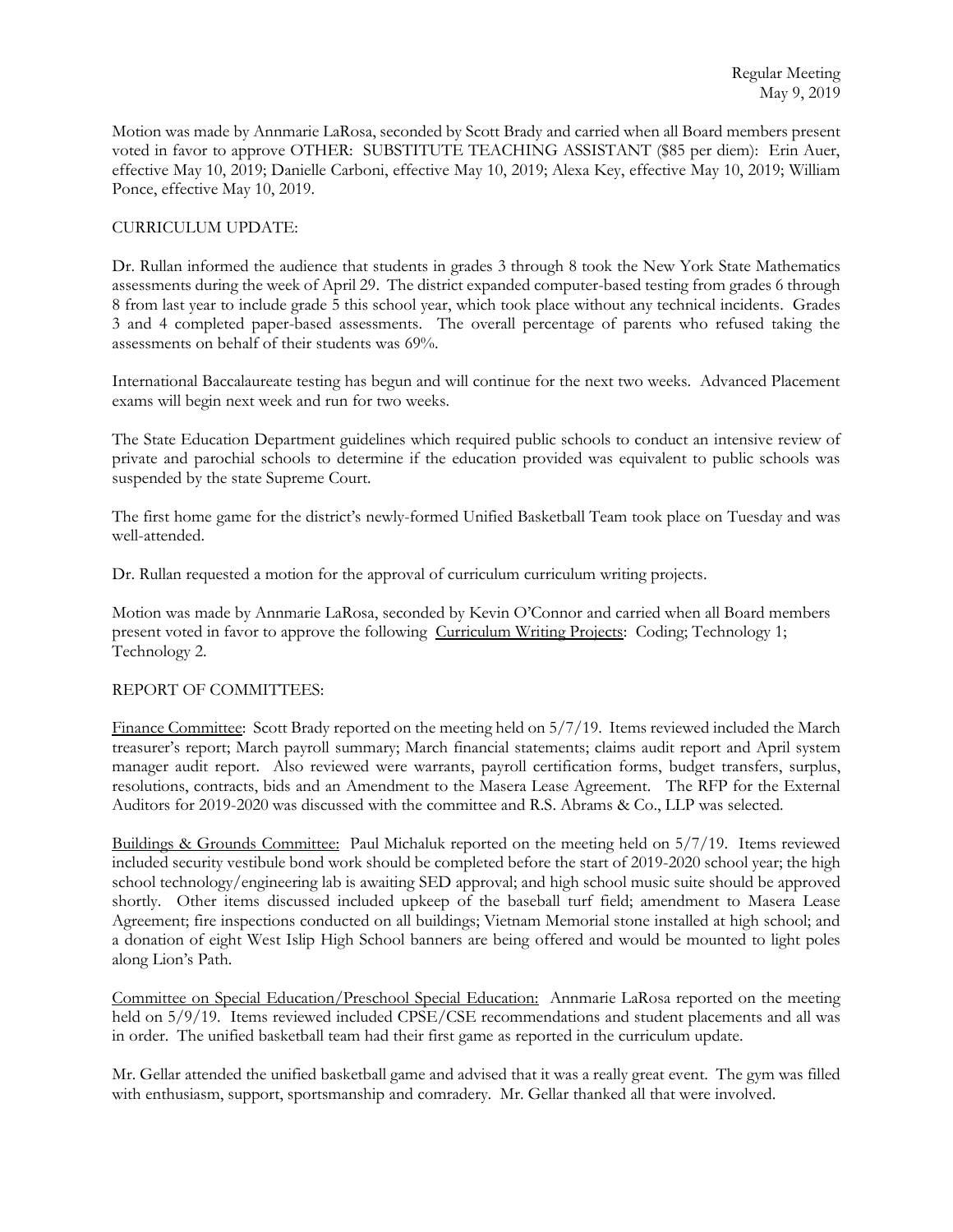Health and Wellness Committee: Paul Michaluk reported on the meeting held on 4/16/2019. Items reviewed included financial report; newsletter that was mailed at end of March; 2019 Color run that will take place on Sunday, October 20th; a Mobile Device Safety Awareness Presentation and Spring into Wellness Family Night; Sounds of Silence 5K/10K Run/Walk on Sunday, May 11<sup>th</sup> at Jones Beach bringing awareness to post-partum depression and anxiety; approval of two \$250.00 scholarships starting in 2019; and the committee is exploring an evening parent/guardian presentation with Speaker Kevin Atler - Addicts Diary.

The next meeting will take place Wednesday, May 15, 2019 at 9:30 a.m. in the Paul J. Bellew Cafeteria.

## FINANCIAL MATTERS

The treasurer's report for March was presented. Beginning balance as of 3/1/19: \$48,699,880.61; ending balance as of 3/31/19: \$54,172,807.80.

Motion was made by Annmarie LaRosa, seconded by Paul Michaluk, and carried when all Board members present voted in favor to approve 2018-2019 General Fund budget transfers 3618-3633 and 2018-2019 Capital Fund budget transfers 3616-3628.

Motion was made by Annmarie LaRosa, seconded by Rich Antoniello, and carried when all Board members present voted in favor to approve 2019-2020 contracts: DaVinci Education & Research, LLC; Home Care Therapies, LLC, d/b/a Horizon Healthcare Staffing; Little Angels Center, Inc.; Metro Therapy.

Motion was made by Annmarie LaRosa, seconded by Scott Brady, and carried when all Board members present voted in favor to approve surplus: miscellaneous technology equipment  $\sim$  Beach; and miscellaneous IT/AV equipment.

Motion was made by Annmarie LaRosa, seconded by Kevin O'Connor, and carried when all Board members present voted in favor to approve 2018-2019 Health Service Contract: Plainedge Union Free School District - \$768.59.

Motion was made by Annmarie LaRosa, seconded by Paul Michaluk, and carried when all Board members present voted in favor to approve the following:

#### Resolution: Donations

WHEREAS, the West Islip Union Free School District is in receipt of donated physical education equipment valued at \$5,500.00 from West Islip Touchdown Committee, which has been donated for use in the High School Fitness Center.

WHEREAS, the West Islip Union Free School District is in receipt of a donated 2011 Hyundai Elantra valued at \$5,587.00 from Colleen Zito, which has been donated for use in the Automotive Technology classes at the high school.

WHEREAS, THE West Islip Union Free School District is in receipt of a donated 70 inch Sony Television valued at \$900 from the Bayview P.T.A., which has been donated for use in the Bayview Elementary School.

Motion was made by Annmarie LaRosa, seconded by Paul Michaluk, and carried when all Board members present voted in favor to reject the following:

#### Resolution: Rejection of Security Vestibule Addition Bid

BE IT RESOLVED, that upon the recommendation of the Superintendent of Schools the West Islip Board of Education hereby rejects all bids with regard to the Single Prime Sealed Bid for Security Vestibule Additions at Manetuck and Paul J. Bellew Elementary Schools. The basis for this rejection is the fact the bids received are in excess of the budgeted monies for these projects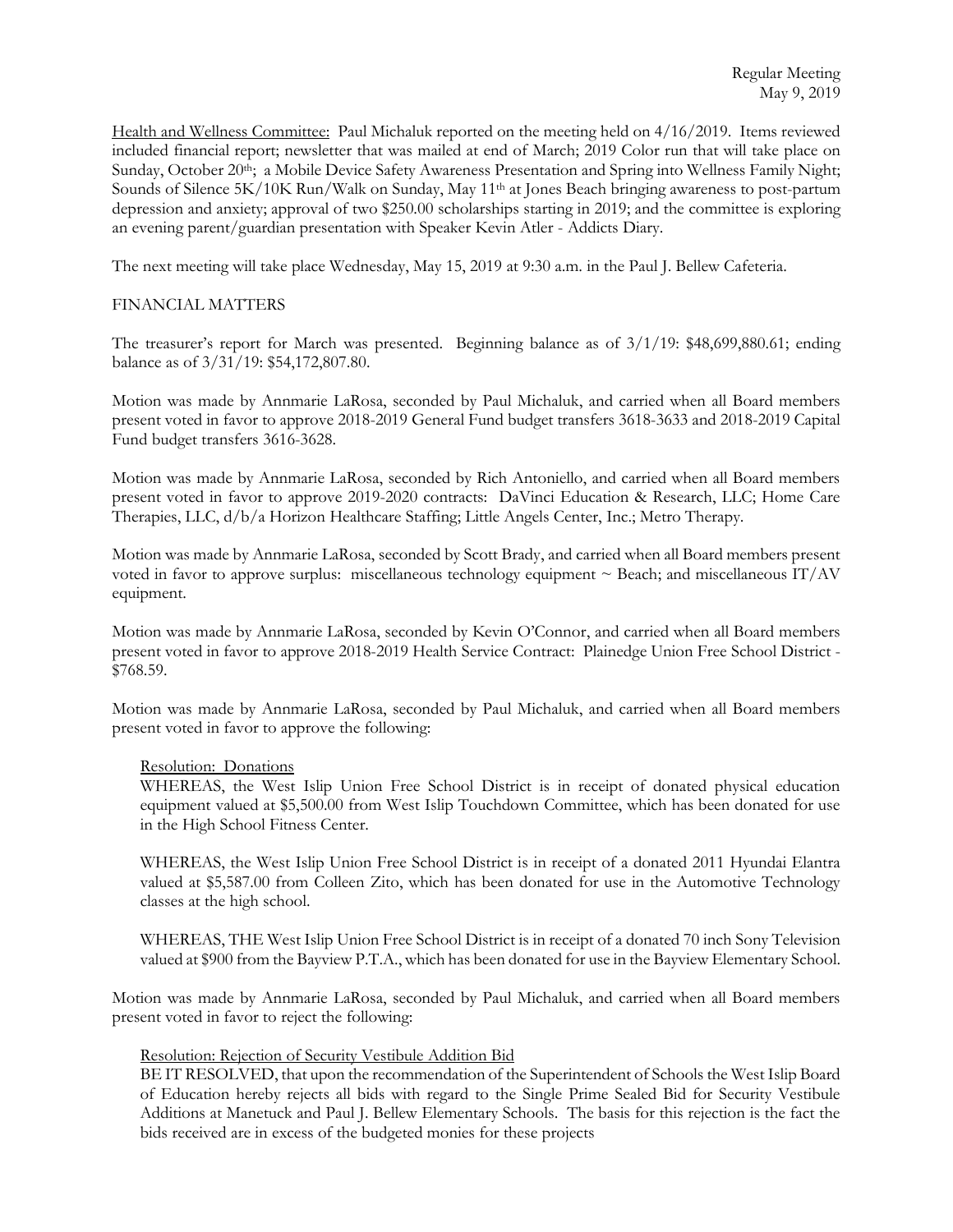# Resolution: Rejection of the Purchase of a New Engine Lathe Machine Bid

BE IT RESOLVED, that upon the recommendation of the Superintendent of Schools the West Islip Board of Education hereby reject all bids with regarding to Bid #1914 Purchase of a New Engine Lathe Machine and will re-advertise for new bids. The basis for rejection is submitted bid does not meet the required tolerances and footprint of the identified machine as listed in the bid specifications.

Motion was made by Annmarie LaRosa, seconded by Rich Antoniello, and carried when all Board members present voted in favor to approve 2019-2020 Bids: #1902 - All Color Business Specialties; #1903 - Long Island Equipment Service, Inc.; #1904 - Advantage Music; #1906 - Commercial Instrumentation Services; #1907 - Ideal Fence Corporation; #1908 - BSN Sports, Riddell; #1909 Winters Bros. Hauling of Long Island, LLC; #1911 – Tormach, Inc.; #1912 Tormach, Inc.; #1913 Shop Sabre CNC; #1915 Suffolk Auto Driving School.

# PRESIDENT'S REPORT

Motion was made by Annmarie LaRosa, seconded by Scott Brady, and carried when all Board members present voted in favor to approve Memorandum of Agreement ~ WISE and UPSEU summer hours.

Motion was made by Annmarie LaRosa, seconded by Kevin O'Connor, and carried when all Board members present voted in favor to approve Memorandum of Agreement ~ Nurses' Chapter of WITA Negotiated Agreement.

Motion was made by Annmarie LaRosa, seconded by Paul Michaluk, and carried when all Board members present voted in favor to approve Amendment to Masera Lease Agreement.

Motion was made by Annmarie LaRosa, seconded by Rich Antoniello, and carried when all Board members present voted in favor to approve resolution  $\sim$  establishing TRS sub-fund.

# Resolution: Retirement Contribution Reserve Sub-Fund

WHEREAS, the West Islip Union Free School District participates in the New York State Teachers' Retirement System ("TRS"); and

WHEREAS, on September 14, 2006 the Board of Education of the West Islip Union Free School District by resolution established a Retirement Contribution Reserve Fund known as the Retirement Contribution Reserve Fund pursuant to Section 6-r of the General Municipal Law; and

WHEREAS, the Board of Education has determined it is also appropriate to establish a sub-fund within said Retirement Contribution Reserve Fund pursuant to Section 6-r of the General Municipal Law.

NOW THEREFORE, BE IT RESOLVED, by the Board of Education of the West Islip Union Free School District, pursuant to Section 6-r of the General Municipal Law, as follows:

- 1. The Board hereby establishes a sub-fund within the Retirement Contribution Reserve Fund to be known as the West Islip Union Free School District Retirement Contribution Reserve Sub-Fund;
- 2. The source of funds for this Reserve Sub-Fund shall be:
	- a. such amounts as may be provided therefore by budgetary appropriation or raised by tax therefore;
	- b. such revenues as are not required by law to be paid into any other fund or account;
	- c. such other funds as may be legally appropriated; and
	- d. notwithstanding any law to the contrary, such amounts as may be transferred from a reserve fund established pursuant to Section 6-c, 6-d, 6-e, 6-f or 6-g of Article 2 of the General Municipal Law, comprised of moneys raised from the same tax base as the moneys in the retirement contribution reserve fund, or a reserve fund established pursuant to Education Law Section 3651, provided that any such transfer shall only be made by Board resolution adopted after a public hearing held on at least 15 days prior notice published in at least one newspaper having general circulation in the District.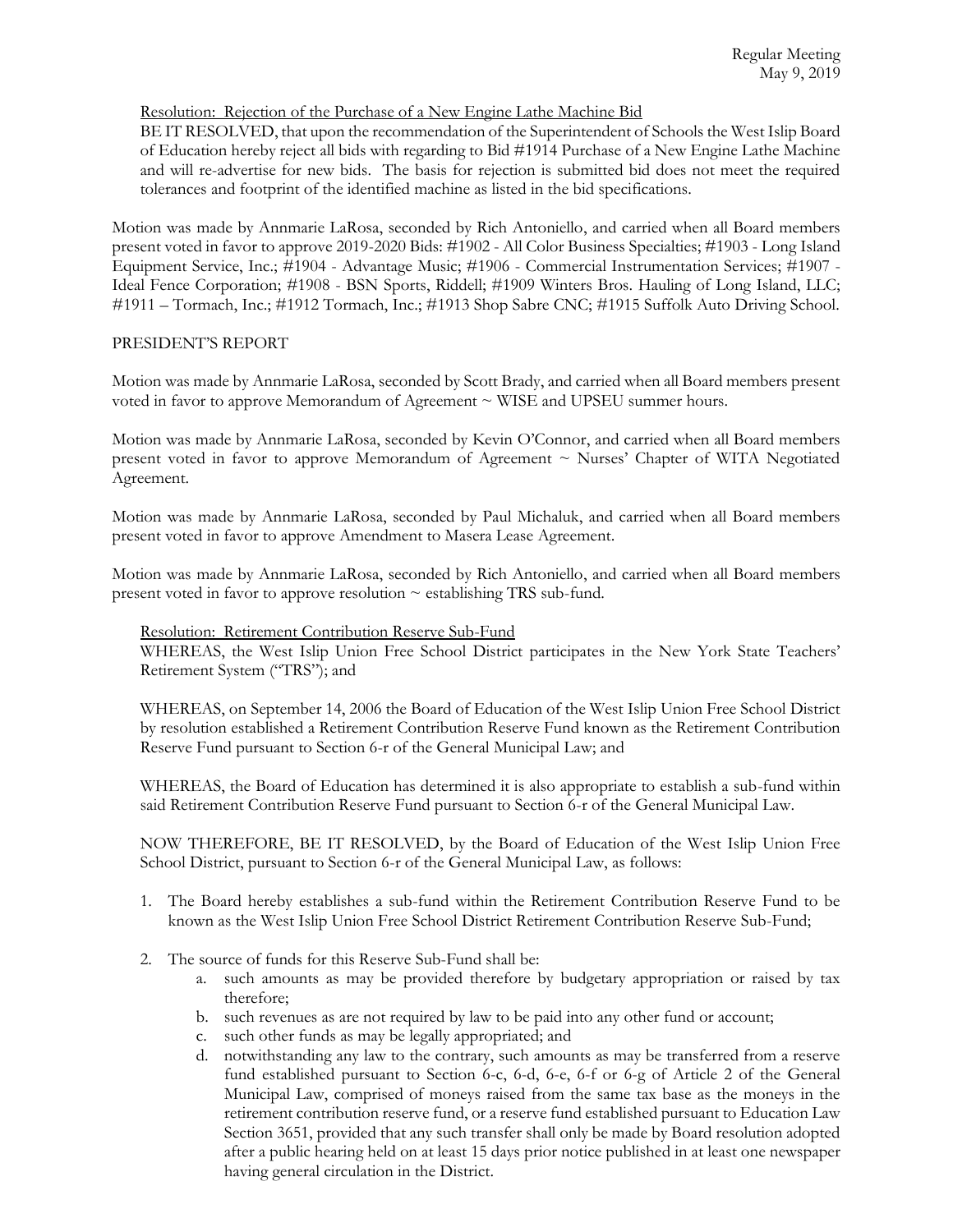- 3. By resolution, the Board of Education may authorize expenditures from this Reserve Sub-Fund. Except as otherwise provided by law, moneys in this Reserve Sub-Fund may only be appropriated to finance retirement contributions to the New York State Teachers' Retirement System, and/or to offset all or a portion of the amount deducted from the moneys apportioned to the District from the State for the support of schools pursuant to Section 521 of the Education Law.
- 4. No member of the Board of Education or employee of the District shall:
	- a. authorize a withdrawal from this Reserve Sub-Fund for any purpose except as provided in Section 6-r of the General Municipal Law; or
	- b. expend any money withdrawn from this Reserve Sub-Fund for a purpose other than as provided in Section 6-r of the General Municipal Law.
- 5. The moneys contributed annually to the Reserve Sub-Fund shall not exceed 2% of the total compensation or salaries of all teachers employed by the District who are members of TRS paid during the immediately preceding fiscal year.
- 6. The balance of the Reserve Sub-Fund shall not exceed 10% of the total compensation or salaries of all teachers employed by the District who are members of TRS paid during the immediately preceding fiscal year.
- 7. The moneys in this Reserve Sub-Fund shall be deposited and secured in the manner provided by Section 10 of the General Municipal Law. The Board of Education or its authorized designee may invest the moneys in this Reserve Sub-Fund in the manner provided by Section 11 of the General Municipal Law. Any interest earned or capital gain realized on the money so deposited or invested shall accrue to and become part of this Reserve Sub-Fund.
- 8. The chief fiscal officer shall account for this Reserve Sub-Fund separate and apart from all other funds of the District. Such accounting shall show: the source, date and amount of each sum paid into the sub-fund; the interest earned by such sub-fund; capital gains or losses resulting from the sale of investments of this sub-fund; the order, purpose thereof, date and amount of each payment from this sub-fund; the assets of the sub-fund, indicating cash balance and a schedule of investments. The chief fiscal officer, within sixty (60) days of the end of each fiscal year, shall furnish a detailed report of the operation and condition of this sub-fund to the Board of Education.
- 9. This Resolution shall take effect immediately.

# SUPERINTENDENT'S REPORT:

Mrs. Burns informed the audience that the School Budget Vote and Trustee Election will take place on Tuesday, May 21, 2019 from 7:00 a.m. to 9:00 p.m. Celebrate Education will also take place and include the District Art Show, music groups, Robotics and a number of other activities. Mrs. Burns encouraged everyone to attend.

The following wished to speak during an "Invitation to the Public":

Mr. Joseph Dixon, President of the West Islip Teachers Association - Mr. Dixon spoke regarding Teachers Appreciation Week and how teachers go above and beyond for their students. Mr. Dixon encouraged the administration and Board of Education to settle the teachers' contract.

Mr. Lev Brickman, 336 Arcadia Drive, West Islip - Mr. Brickman inquired about minimum enrollment requirements for high school math course offerings. Mrs. Burns advised that there are a number of options and encouraged Mr. Brickman to call her office to discuss specifics as they relate to his student.

Mrs. Laura McCarthy, 26 Myson Street, West Islip - Mrs. McCarthy inquired about Oquenock class size for second grade next year and asked what technology devices are being considered. Mrs. Burns responded that the average second grade class size is 22-23 students. Mrs. McCarthy also stated that she hopes the teachers' contract gets settled quickly and peacefully.